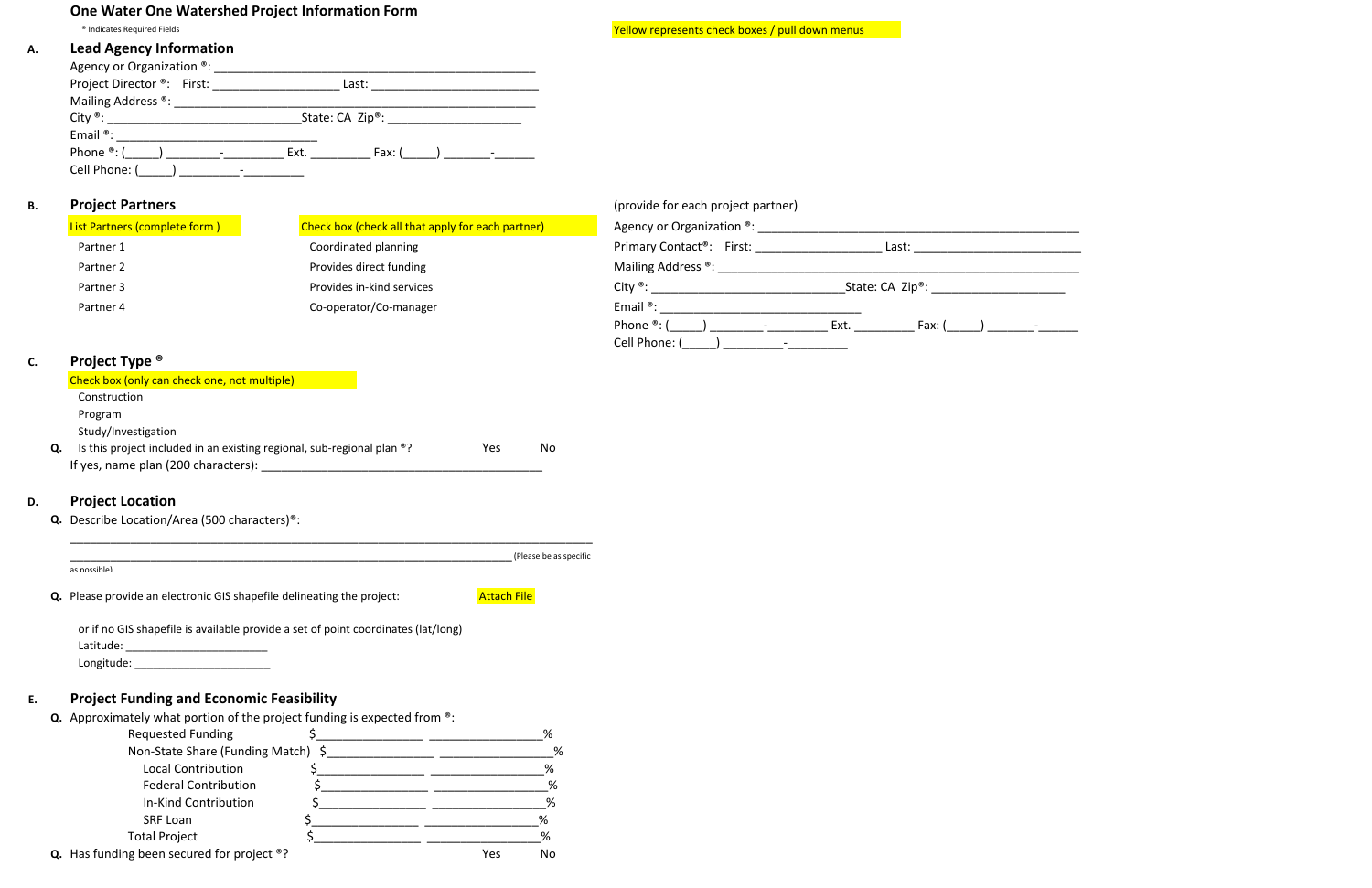**H.**

**Strategic Considerations**

**Q.** Where do the benefits of the projects accrue ®?

|    | If yes, explain certainty and longevity of funding (500 characters):                                                                                                                                                                                                                                                                                            |    |                                                |    |
|----|-----------------------------------------------------------------------------------------------------------------------------------------------------------------------------------------------------------------------------------------------------------------------------------------------------------------------------------------------------------------|----|------------------------------------------------|----|
|    | Q. Has O&M funding been secured ®?<br>Yes<br>If yes, explain certainty and longevity of funding (500 characters):                                                                                                                                                                                                                                               | No |                                                |    |
| F. | <b>Project Information and Technical Feasibility</b>                                                                                                                                                                                                                                                                                                            |    |                                                |    |
|    | Q. Project Description (1,000 characters) <sup>®</sup> :                                                                                                                                                                                                                                                                                                        |    |                                                |    |
|    | Q. Goals and Objectives of the Project (1,000 characters) <sup>®</sup> :                                                                                                                                                                                                                                                                                        |    |                                                |    |
|    | Q. Purpose and Need of the Project (1,000 characters) <sup>®</sup> :                                                                                                                                                                                                                                                                                            |    |                                                |    |
|    | <b>Q.</b> Are there any significant institutional/technical barriers to project $\circ$ ?<br>Yes<br>If Yes, describe (500 characters):                                                                                                                                                                                                                          | No |                                                |    |
| G. | <b>Resources Stewardship and Sustainability</b><br>Landuse                                                                                                                                                                                                                                                                                                      |    |                                                |    |
|    | Q. Does the project employ resource efficient landuse (LID, LEED, or Ahwahnee Principles)®?<br><b>Q.</b> Percentage of the project footprint that implements resource efficient landuse <sup>®</sup> :<br>Describe the resource efficient landuse practices implemented (1000 characters) <sup>®</sup> :                                                        |    | <b>Yes</b><br>(%)                              | No |
| Q. | Q. What are the impacts to natural hydrology and alluvial fans <sup>®</sup> ?<br>Describe impacts (1000 characters) <sup>®</sup> :                                                                                                                                                                                                                              |    | Negative impacts, No impacts, Positive impacts |    |
| Q. | <b>Climate Change Adaptation</b><br>Describe how the project adapts to the potential effects of climate change (1000 characters) <sup>®</sup> :                                                                                                                                                                                                                 |    |                                                |    |
| Q. | <b>Greenhouse Gas Emissions</b>                                                                                                                                                                                                                                                                                                                                 |    |                                                |    |
|    | <b>Q.</b> Reduction of greenhouse gas emissions achieved by project ________ (metric tons CO2 /year) <sup>®</sup><br>Q. If this is a water supply project that depends on metered energy resources, estimate ________(KWh/Acre foot) <sup>®</sup><br>Describe the measures to reduce greenhouse gas emissions of your project (1,000 characters) <sup>®</sup> : |    |                                                |    |
| Q. |                                                                                                                                                                                                                                                                                                                                                                 |    |                                                |    |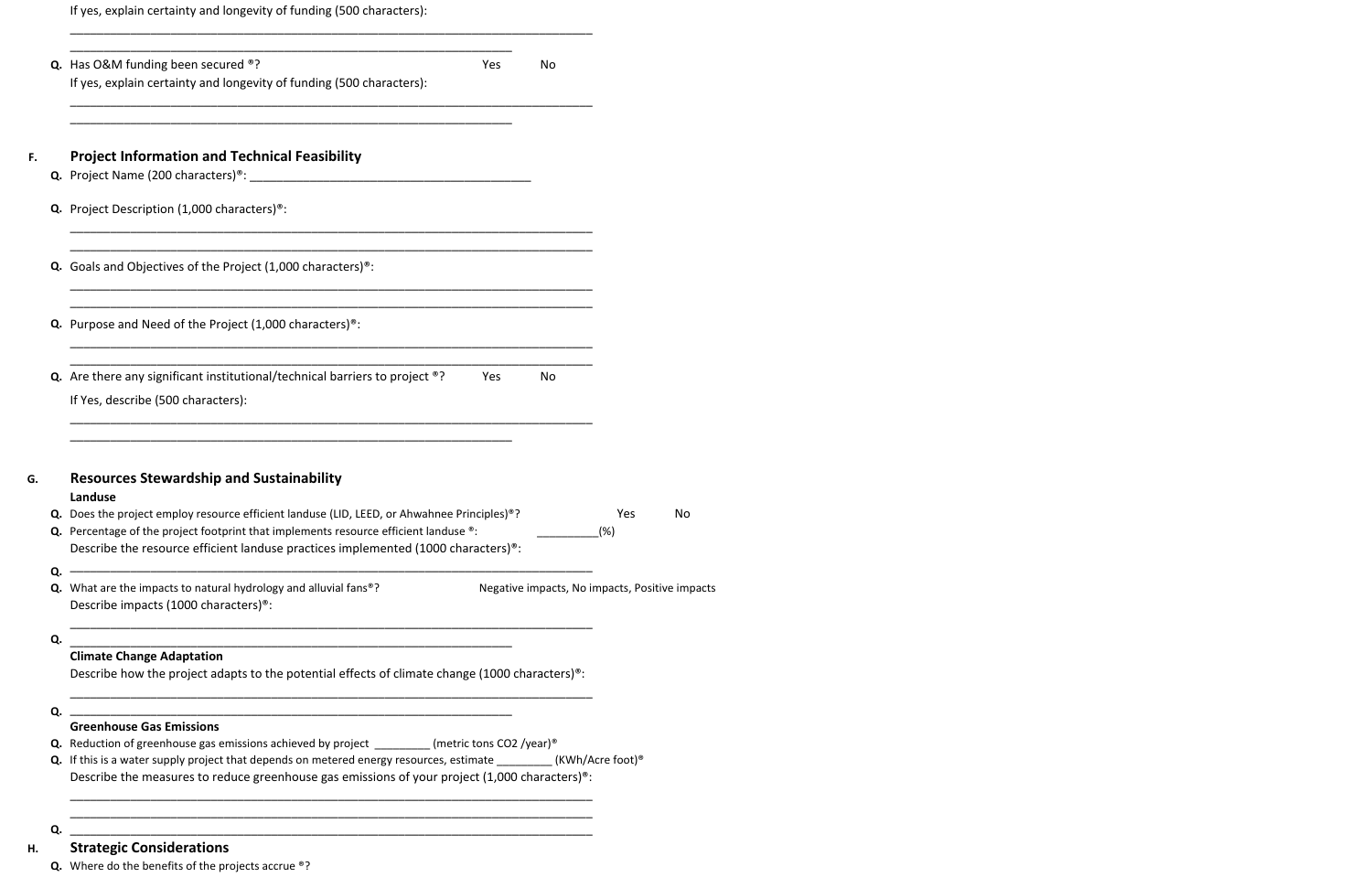|    | Check box (only can check one, not multiple)                                                            | linked to <b>specific</b> option |     |      |                                                          |                     |
|----|---------------------------------------------------------------------------------------------------------|----------------------------------|-----|------|----------------------------------------------------------|---------------------|
|    | Benefits mainly serve single municipality/community                                                     |                                  |     |      |                                                          |                     |
|    | Benefits multiple municipalities/communities                                                            |                                  |     |      |                                                          |                     |
|    | Benefits serve sub-watershed                                                                            |                                  |     |      |                                                          |                     |
|    | Benefits multiple sub-watersheds                                                                        |                                  |     |      |                                                          |                     |
|    | Benefits serve entire Santa Ana watershed                                                               |                                  |     |      |                                                          |                     |
|    | Describe project synergies and linkages that result in added value, and coordinated                     |                                  |     |      |                                                          |                     |
|    | implementation and/or operation (1,000 characters) <sup>®</sup> :                                       |                                  |     |      |                                                          |                     |
|    | Q.                                                                                                      |                                  |     |      |                                                          |                     |
|    | <b>Disadvantaged/Native American Tribal Communities</b>                                                 |                                  |     |      |                                                          |                     |
| I. |                                                                                                         |                                  |     |      |                                                          |                     |
|    | Does project provide direct benefits to disadvantaged communities ®?<br>Q.                              |                                  | Yes | No   |                                                          |                     |
|    | Q. Does project provide direct benefits to Native American tribal communities ®?                        |                                  | Yes | No   |                                                          |                     |
|    | Q. Percentage of the project benefiting disadvantaged communities ®:                                    |                                  |     | (%)  |                                                          |                     |
|    | Q. Percentage of the project benefiting Native American tribal communities ®:                           |                                  |     | (% ) |                                                          |                     |
|    |                                                                                                         |                                  |     |      |                                                          |                     |
|    | Describe the benefits to disadvantaged and/or Native American tribal communities (1,000                 |                                  |     |      |                                                          |                     |
|    | characters) <sup>®</sup> :<br>Q.                                                                        |                                  |     |      |                                                          |                     |
| J. | <b>Environmental Justice</b>                                                                            |                                  |     |      |                                                          |                     |
|    | How does the proposed project address any Environmental Justice concerns ®?                             |                                  |     |      |                                                          |                     |
|    | Q.                                                                                                      |                                  |     |      |                                                          |                     |
|    |                                                                                                         |                                  |     |      |                                                          |                     |
| К. | <b>Water Resource Management Strategies</b><br>Q. Indicate the strategies that the project addresses ®: |                                  |     |      |                                                          |                     |
|    | Check all that apply, and indicate performance metrics for those checked                                |                                  |     |      | Performance metrics (tied specifically to each strategy) |                     |
|    | Water use efficiency                                                                                    |                                  |     |      | Customers meeting guidelines (hyperlink)                 | (% in project area) |
|    | Water conservation (urban and/or agricultural)                                                          |                                  |     |      | Annual conserved water _________ (acre-feet/year)        |                     |
|    | Recycled water                                                                                          |                                  |     |      | Annual water supply _________ (acre-feet/year)           |                     |
|    | Desalination (brackish and/or seawater)                                                                 |                                  |     |      | Annual water supply __________ (acre-feet/year)          |                     |
|    | Surface storage                                                                                         |                                  |     |      | New storage capacity________ (acre-feet)                 |                     |
|    | Groundwater storage/conjunctive management                                                              |                                  |     |      | New storage capacity________ (acre-feet)                 |                     |
|    | Water transfers & operational efficiency                                                                |                                  |     |      | Annual water supply __________ (acre-feet/year)          |                     |
|    | Stormwater capture                                                                                      |                                  |     |      | Flows captured _________ (acre-feet/year)                |                     |
|    | Ecosystem/habitat restoration (wetlands creation, invasive species removal, forest management)          |                                  |     |      | Habitat created/restored _________ (acres)               |                     |
|    | Open space/parks/recreation                                                                             |                                  |     |      |                                                          |                     |
|    |                                                                                                         |                                  |     |      | Open space/parks created _________ (acres)               |                     |
|    | Non-point source and stormwater pollution reduction                                                     |                                  |     |      | Water treated (mgd)                                      |                     |
|    | Groundwater recharge (new or restored)                                                                  |                                  |     |      | Recharge capacity _____ (acre-feet/year)                 |                     |
|    | Salt/contaminant removal                                                                                |                                  |     |      | Salt/contaminant removed (tons/yr)                       |                     |
|    | Flood risk reduction                                                                                    |                                  |     |      | Flood plain protected __________ (acres)                 |                     |
|    | Drinking water treatment and distribution                                                               |                                  |     |      | Water treated _______ (mgd)                              |                     |
|    | Wastewater treatment                                                                                    |                                  |     |      | Water treated _________ (mgd)                            |                     |
|    | Other Source of new water supply, describe (100 characters): ___________________                        |                                  |     |      | Annual water supply _________ (acre-feet/year)           |                     |
|    | Describe the technical basis supporting the achievement of performance metrics for the                  |                                  |     |      |                                                          |                     |
|    | proposed project benefits specified above (1,000 characters) <sup>®</sup> :                             |                                  |     |      |                                                          |                     |
|    |                                                                                                         |                                  |     |      |                                                          |                     |

### **L.Economic Incentives**

**Q.** Number of jobs created by project ®: construction \_\_\_\_\_\_\_\_\_\_\_\_ (# of individuals)